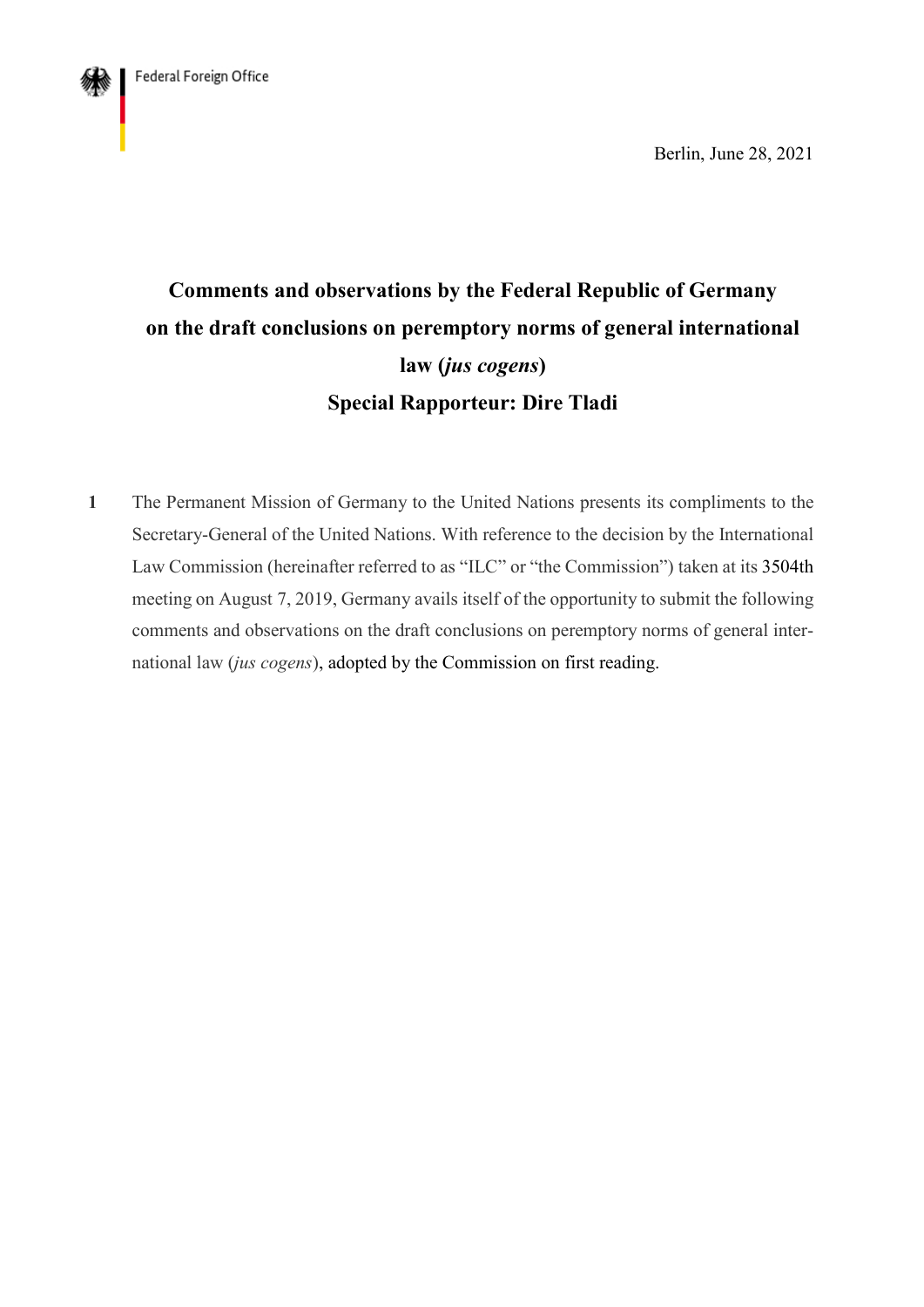#### **Introductory observations**

- **2** Germany wishes to express appreciation for the work of the Special Rapporteur, Mr. Dire Tladi, and the Commission as a whole on this highly relevant topic and commends the Commission on having adopted the draft conclusions on first reading. The issue of legal effects and consequences arising from peremptory norms of international law (*jus cogens*) is of paramount importance to the overall architecture of the system of international law. In the following, Germany would limit itself to some of the key points regarding this topic.
- **3** Germany appreciates the comprehensive and thorough work by the Special Rapporteur as well as his thoughtful study on the criteria and formation of *jus cogens* in his reports. Yet, Germany still shares concerns expressed by other States with a view to an insufficiency of substantial state practice on the topic and therefore in principle favors a more conservative approach,. In this context, it is further submitted that the commentaries to the draft conclusions would benefit from a more detailed elaboration on specific examples of state practice, where relevant.

With respect to the distinction between the codification of existing law and its progressive development, Germany submits that further clarification would be helpful keeping in mind the potentially wide-ranging implications of the draft conclusions.

#### **Specific comments on the draft conclusions**

## **4 Draft conclusion 3: General nature of peremptory norms of general international law (***jus cogens***)**

With regard to the current wording of draft conclusion 3, Germany sees the risk that the wording "reflect and protect fundamental values of the international community" could be interpreted as an additional criterion for determining whether a specific peremptory norm of *jus cogens* exists or not. To avoid a conflict with the definition of *jus cogens* in article 53 of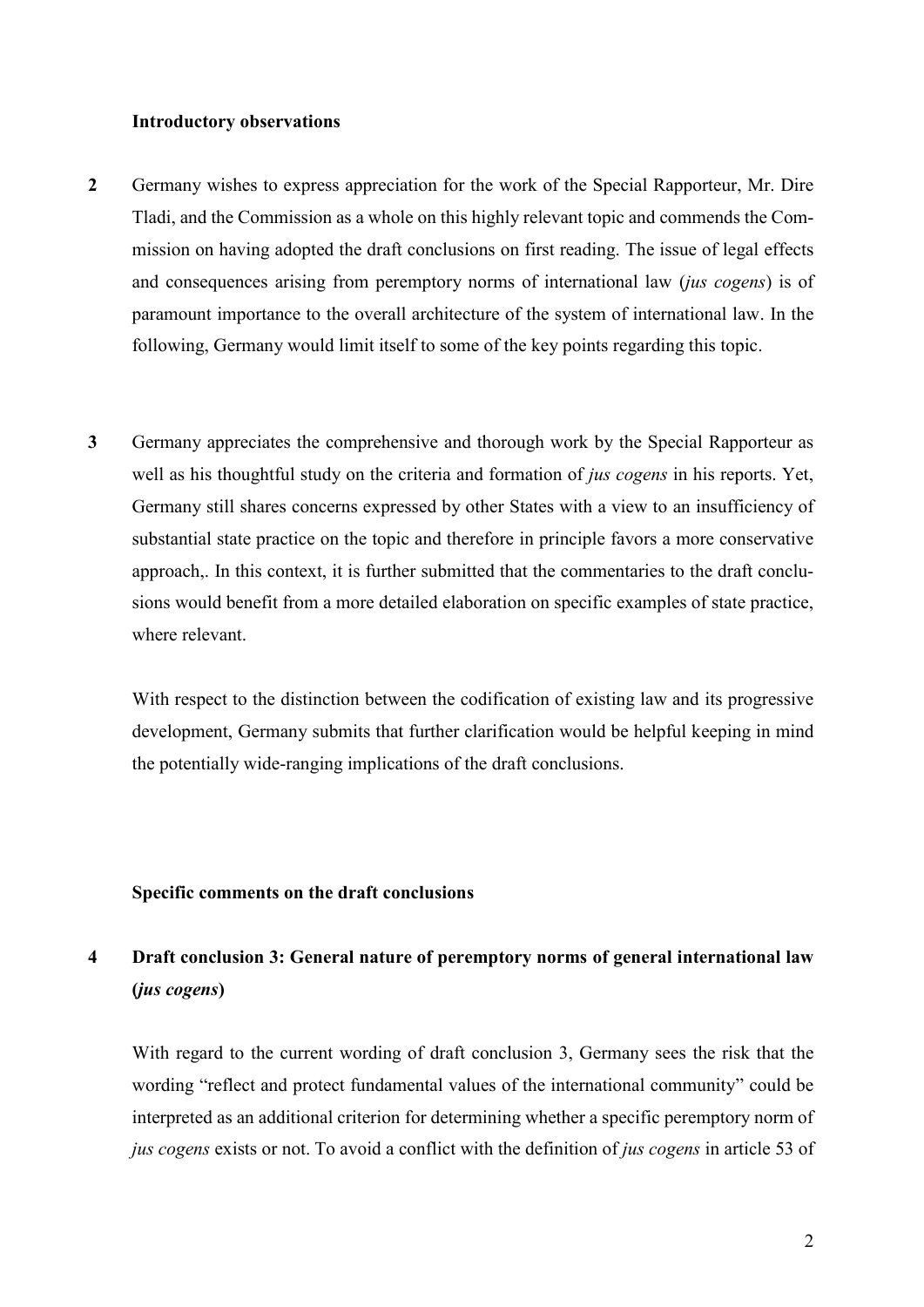the Vienna Convention on the Law of Treaties, which contains no such reference to "fundamental values of the international community", it is suggested to remove the reference in the draft conclusion and to elaborate on this feature in the commentary only.

# **5 Draft conclusion 5: Bases for peremptory norms of general international law (jus cogens)**

Germany welcomes the general reasoning of draft conclusion 5 and concurs that customary international law – as opposed to treaty law or other sources – is the most common basis for peremptory norms of general international law (*jus cogens)*. In particular, treaty provisions would only exceptionally serve as basis for peremptory norms of general international law if and when they reflect a codification of international customary law. As to the question whether general principles of law could serve as a basis for *jus cogens*, the Commission itself points out that there is little practice in this regard. Germany shares this assessment and suggests to include and elaborate further on this aspect in the commentary.

### **6 Draft conclusion 7: International community of States as a whole**

Germany welcomes the clarification in draft conclusion 7 that it is the acceptance and recognition by the international community of *States* as a whole, which is relevant for the identification of peremptory norms, and that the positions of other actors may be relevant only for providing context or assessing the above mentioned acceptance and recognition, but cannot form part of such acceptance and recognition in and of themselves. Germany strongly supports this approach taken by the Commission, in conformity with its Conclusions on Identification of Customary International Law, especially in light of the serious implications of the consequences of a *jus cogens* norm. Therefore, highest standards have to be applied when identifying such norms. As to draft conclusion 7 no. 2, and the reference to "acceptance and recognition by a very large majority of States", Germany suggests to further clarify on the interpretation of this criterion in the commentary. Germany submits that the term "very large majority" should be interpreted in line with the respective jurisprudence of the International Court of Justice as constituting an "overwhelming majority".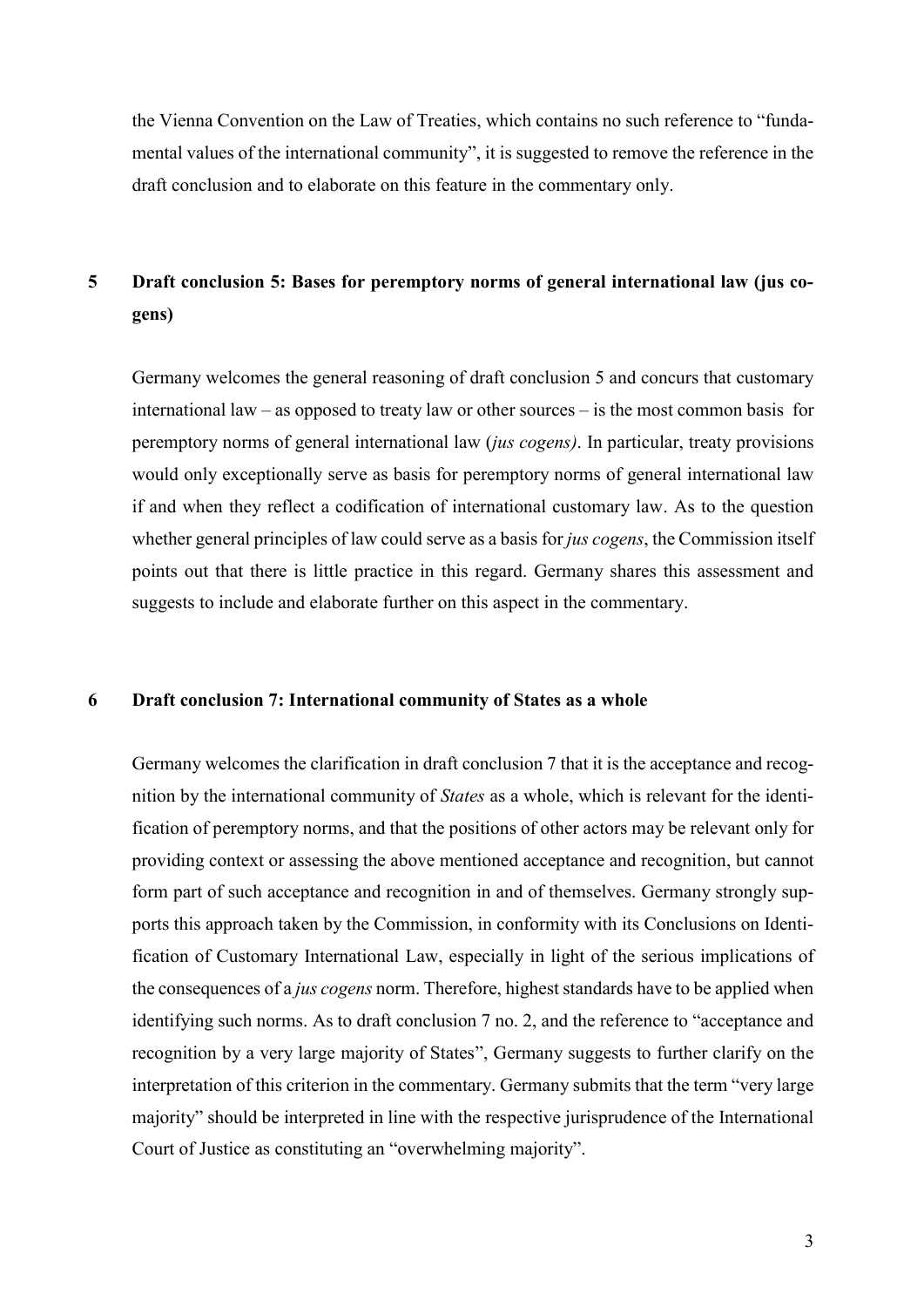#### **7 Draft conclusion 8: Evidence of acceptance and recognition**

Concerning draft conclusion 8, Germany would like to highlight the parallels with Conclusion 10 of the Conclusions on Identification of Customary International Law, which characterizes the "*conduct* in connection with resolutions adopted by an international organization or at an intergovernmental conference" as a form of evidence for *opinio juris*. In this regard, Germany suggests harmonizing draft conclusion 8 with the aforementioned work, as it is the conduct of states in connection with the adoption of such acts that constitute an important indicator of the acceptance and recognition of a norm of *jus cogens*.

### **8 Draft conclusion 9: Subsidiary means for the determination of the peremptory character of norms of general international law**

As to draft conclusion 9 describing the role of the works of expert bodies established by States or international organizations as subsidiary means for determining *jus cogens*, Germany submits that a more differentiating approach seems preferable, taking into account the various existing expert bodies, their composition, mandate, acceptance by states or support in state practice of their work, etc. Moreover, Germany recommends aligning draft conclusion 9 and its commentary with the Commission's Conclusions on Identification of Customary International Law. In the latter context, the Commission explained that the weight to be given to its determinations depended "on various factors, including sources relied upon by the Commission, the stage reached in its work and above all upon States' reception of its output". It seems advisable to adopt the same approach in the case at hand.

# **9 Draft conclusion 16: Obligations created by resolutions, decisions or other acts of international organizations conflicting with a peremptory norm of general international law (***jus cogens***)**

As to draft conclusion 16 providing that resolutions, decisions or other acts of international organizations do not create obligations under international law if and to the extent that they conflict with a peremptory norm of *jus cogens*, Germany shares the concerns expressed by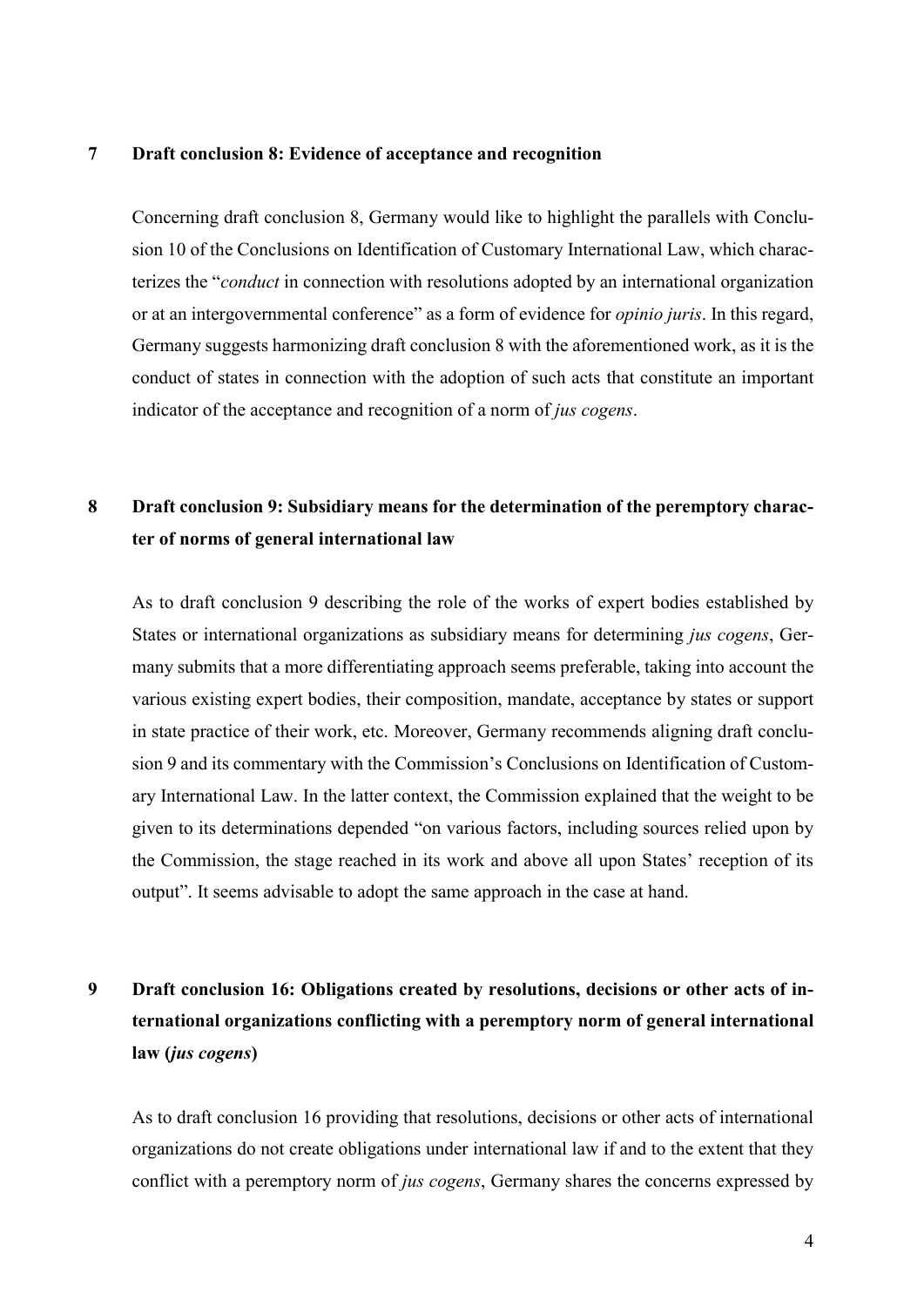States that there is little state practice in support of this conclusion. Furthermore, the draft conclusion in its current wording might imply a risk of abuse by unilaterally disregarding binding Security Council decisions on its basis. This could undermine the authority of the Security Council acting under Chapter VII of the UN Charter and potentially jeopardize the overall effectiveness of Security Council action. Germany submits that further elaboration on the relation between this draft principle and articles 103 and 25 of the UN Charter would be advisable.

### **10 Draft conclusion 21: Procedural requirements**

Regarding draft conclusion 21, which sets out the procedure for the invocation of the invalidity or termination of a rule of international law by reason of being in conflict with *jus cogens*, Germany suggest to remove this conclusion. First, the Commission itself found that detailed dispute resolution provisions did not operate as a matter of customary international law, but were embedded in treaties and obliging parties only. Second, the commentary rightly points out that not every aspect of the detailed procedure set forth in the draft conclusion constitutes customary international law.

### **11 Draft conclusion 23: (Non-exhaustive list) and annex**

Germany takes positive note of the "without prejudice"- clause in draft conclusion 23 and the non-exhaustive list of norms previously referred to by the Commission as having peremptory character. Concerns remain that the adoption of an enumerative list of specific *jus cogens* norms might lead to wrong conclusions and bears the risk of establishing a *status quo* that might impede the evolution of *jus cogens* in the future. Germany remains to be convinced of the added value of this draft conclusion. The Commission itself states in the commentary to draft conclusion 23 that the elaboration of a non-exhausting list fell beyond the scope of the exercise of elaborating draft conclusions on the identification and legal consequences of *jus cogens*. In addition, even an explicitly non-exhausting list implies the risk of being applied as exhaustive in practice or as a codification of existing *jus cogens* norms. Therefore, Germany believes that the list should be removed.